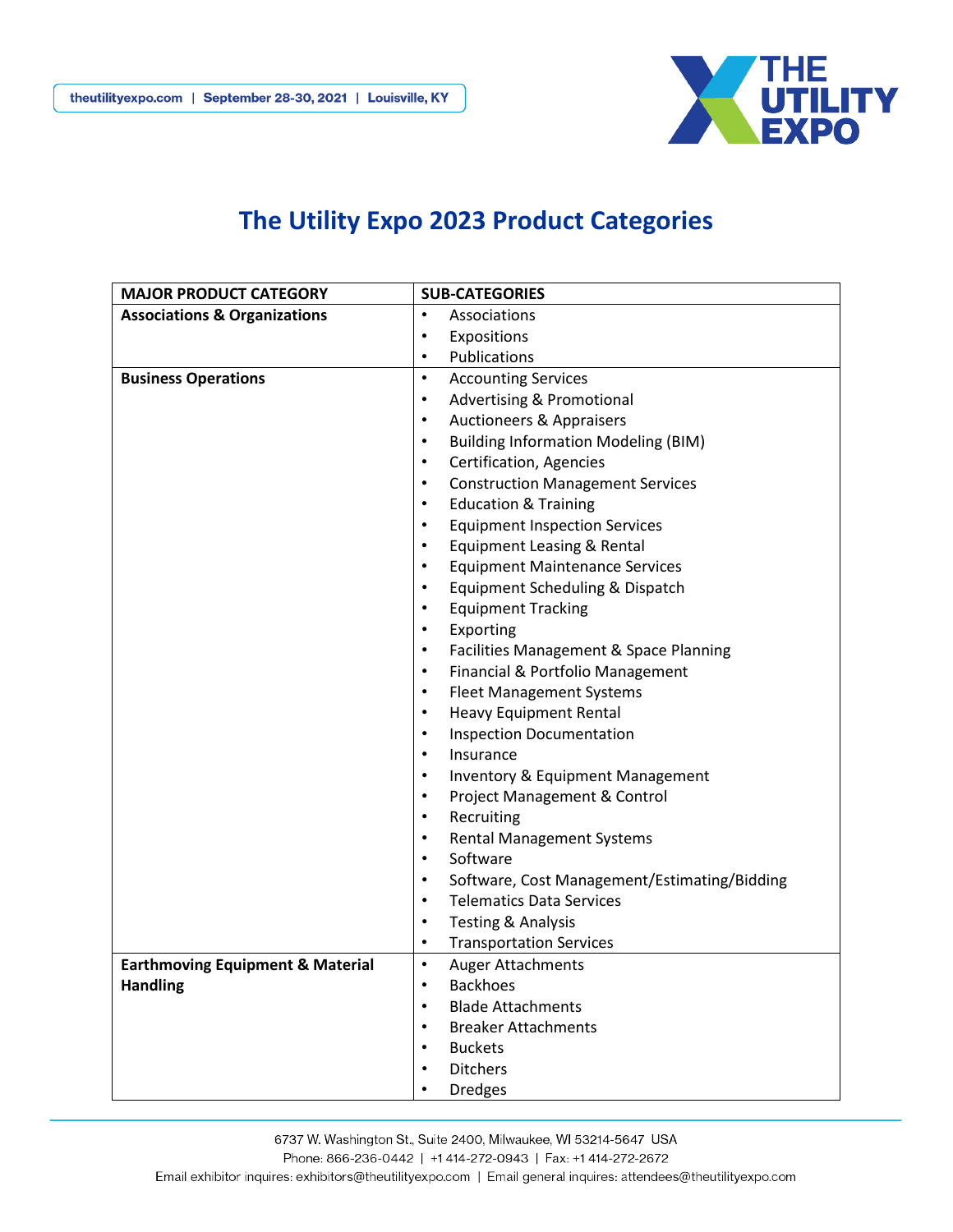

| <b>MAJOR PRODUCT CATEGORY</b> | <b>SUB-CATEGORIES</b>                                    |
|-------------------------------|----------------------------------------------------------|
|                               | <b>Equipment Accessories</b><br>$\bullet$                |
|                               | Cab/Cab Enclosures<br>$\circ$                            |
|                               | <b>Roll Over Protection Systems (ROPS)</b><br>$\circ$    |
|                               | Seating Assemblies & Suspension<br>$\circ$               |
|                               | Excavators<br>$\bullet$                                  |
|                               | <b>Fork Attachments</b><br>$\bullet$                     |
|                               | Forklifts<br>$\bullet$                                   |
|                               | Graders (Fine, Motor, Pull-Type)<br>$\bullet$            |
|                               | Grapples<br>$\bullet$                                    |
|                               | <b>Haulers</b><br>$\bullet$                              |
|                               | Loaders<br>$\bullet$                                     |
|                               | <b>Quick Couplers</b><br>$\bullet$                       |
|                               | Rough Terrain Forklift<br>$\bullet$                      |
|                               | Scrapers<br>$\bullet$                                    |
|                               | Skid Steer/CTL<br>$\bullet$                              |
|                               | Surveying & GPS Technology<br>$\bullet$                  |
|                               | <b>Tamper Attachments</b><br>$\bullet$                   |
|                               | <b>Tires</b><br>$\bullet$                                |
|                               | <b>Tool Carriers</b><br>$\bullet$                        |
|                               | Tracks<br>$\bullet$                                      |
|                               | Tractors<br>$\bullet$                                    |
|                               | Trenchers<br>$\bullet$                                   |
|                               | <b>Wheel Dozers</b><br>$\bullet$                         |
| <b>Engines Components</b>     | <b>Accelerator Pedal Assemblies</b><br>$\bullet$         |
|                               | Brakes, Brake Lever Assemblies, Linings<br>$\bullet$     |
|                               | Catalysts<br>$\bullet$                                   |
|                               | Clutches & Clutch Facings<br>$\bullet$                   |
|                               | <b>Computer Controls</b><br>$\bullet$                    |
|                               | Controls<br>$\bullet$                                    |
|                               | Coolants<br>$\bullet$                                    |
|                               | <b>Electric Connectors</b><br>$\bullet$                  |
|                               | Electrical Systems (Alternators & Starters)<br>$\bullet$ |
|                               | <b>Electrical Wiring Harness</b>                         |
|                               | <b>Exhaust Systems</b><br>$\bullet$                      |
|                               | <b>Fuel/Fuel Additives</b><br>$\bullet$                  |
|                               | Gauges<br>$\bullet$                                      |
|                               | <b>Heat Exchangers</b><br>$\bullet$                      |
|                               | Lubricants and Lubrication Systems<br>$\bullet$          |
|                               | <b>Meters</b><br>$\bullet$                               |
|                               | Oil<br>$\bullet$                                         |
|                               | Oil Coolers<br>$\bullet$                                 |
|                               | Optical Instruments & Systems<br>$\bullet$               |
|                               | <b>Pump Drives</b><br>$\bullet$                          |
|                               | Radiators & Accessories                                  |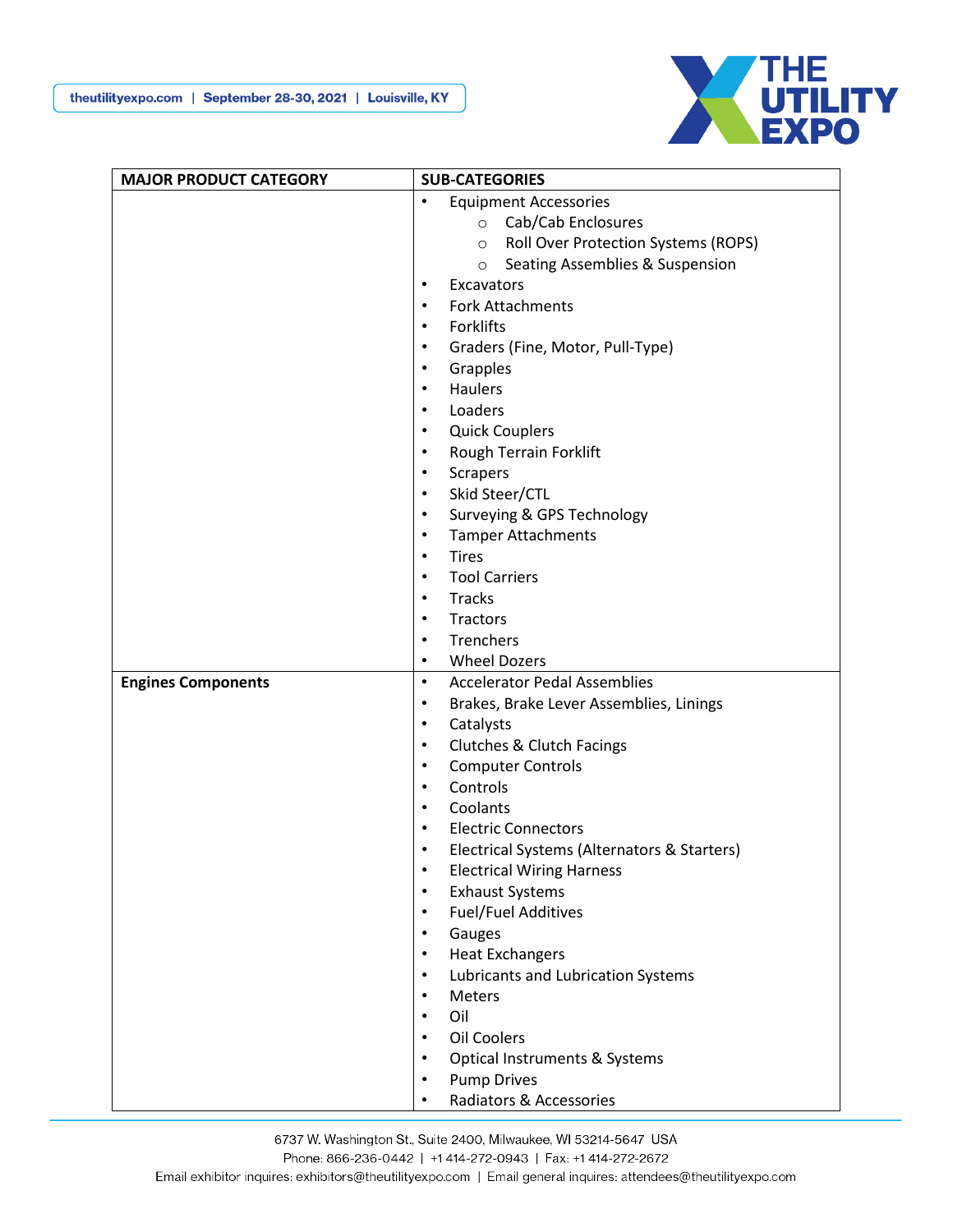

| <b>MAJOR PRODUCT CATEGORY</b>                  | <b>SUB-CATEGORIES</b>                                         |
|------------------------------------------------|---------------------------------------------------------------|
|                                                | Sensors<br>$\bullet$                                          |
|                                                | <b>Steering Systems</b><br>$\bullet$                          |
| <b>Engines &amp; Drivetrains</b>               | $\bullet$<br>Batteries, Battery Chargers                      |
|                                                | Drivetrain<br>$\bullet$                                       |
|                                                | Axles<br>$\circ$                                              |
|                                                | o Torque Converters                                           |
|                                                | ○ Gear Sets & Boxes                                           |
|                                                | <b>Drive Shafts</b><br>$\circ$                                |
|                                                | <b>Differentials</b><br>$\circ$                               |
|                                                | <b>Electrical Motors</b><br>$\bullet$                         |
|                                                | Engines<br>$\bullet$                                          |
| <b>Equipment Components</b>                    | Access Latches, Enclosures, Locks<br>$\bullet$                |
|                                                | <b>Decals</b><br>$\bullet$                                    |
|                                                | Fasteners, Washers, Grommets, Screws<br>$\bullet$             |
|                                                | Gaskets<br>$\bullet$                                          |
|                                                | Hinges<br>$\bullet$                                           |
|                                                | <b>Industrial Plastics/Rubber</b><br>$\bullet$                |
|                                                | Instrumentation Panels/Dashboards<br>$\bullet$                |
|                                                | Joysticks<br>$\bullet$                                        |
|                                                | Lighting/Lighting Assemblies<br>$\bullet$                     |
|                                                | $\bullet$                                                     |
|                                                | Moldings<br>$\bullet$                                         |
|                                                | Paint/Coatings/Glaze                                          |
|                                                | Steel/Sheetmetal/Castings/Foundry/Tooling<br>$\bullet$        |
|                                                | Trim<br>$\bullet$                                             |
|                                                | Valves<br>$\bullet$                                           |
|                                                | Windshields/Windows<br>$\bullet$                              |
| <b>Hauling</b>                                 | <b>Trailer Dollies (Landing Gear)</b><br>$\bullet$            |
|                                                | <b>Trailer Flooring</b><br>$\bullet$                          |
|                                                | <b>Trailers</b><br>$\bullet$                                  |
|                                                | <b>Truck Loading Devices</b><br>$\bullet$                     |
|                                                |                                                               |
|                                                |                                                               |
| <b>Infrastructure Maintenance</b>              | $\bullet$<br><b>Animal Mitigation</b>                         |
|                                                | <b>Erosion Control and Hydroseeding</b><br>$\bullet$          |
|                                                | <b>Mowers</b><br>$\bullet$                                    |
|                                                | Rakes<br>$\bullet$                                            |
|                                                | Saws<br>$\bullet$                                             |
|                                                | <b>Snow Blowers</b><br>$\bullet$                              |
|                                                | <b>Street Sweepers</b><br>$\bullet$                           |
|                                                | Sweepers & Brooms<br>$\bullet$                                |
|                                                | <b>Trimmers</b><br>$\bullet$                                  |
| <b>Jobsite Safety &amp; Operator Awareness</b> | Alarms, Anti-Theft, Security Systems<br>$\bullet$             |
|                                                | <b>Backup Cameras</b><br>$\bullet$                            |
|                                                | Communications (Radios/Walkie-Talkies/Satellite)<br>$\bullet$ |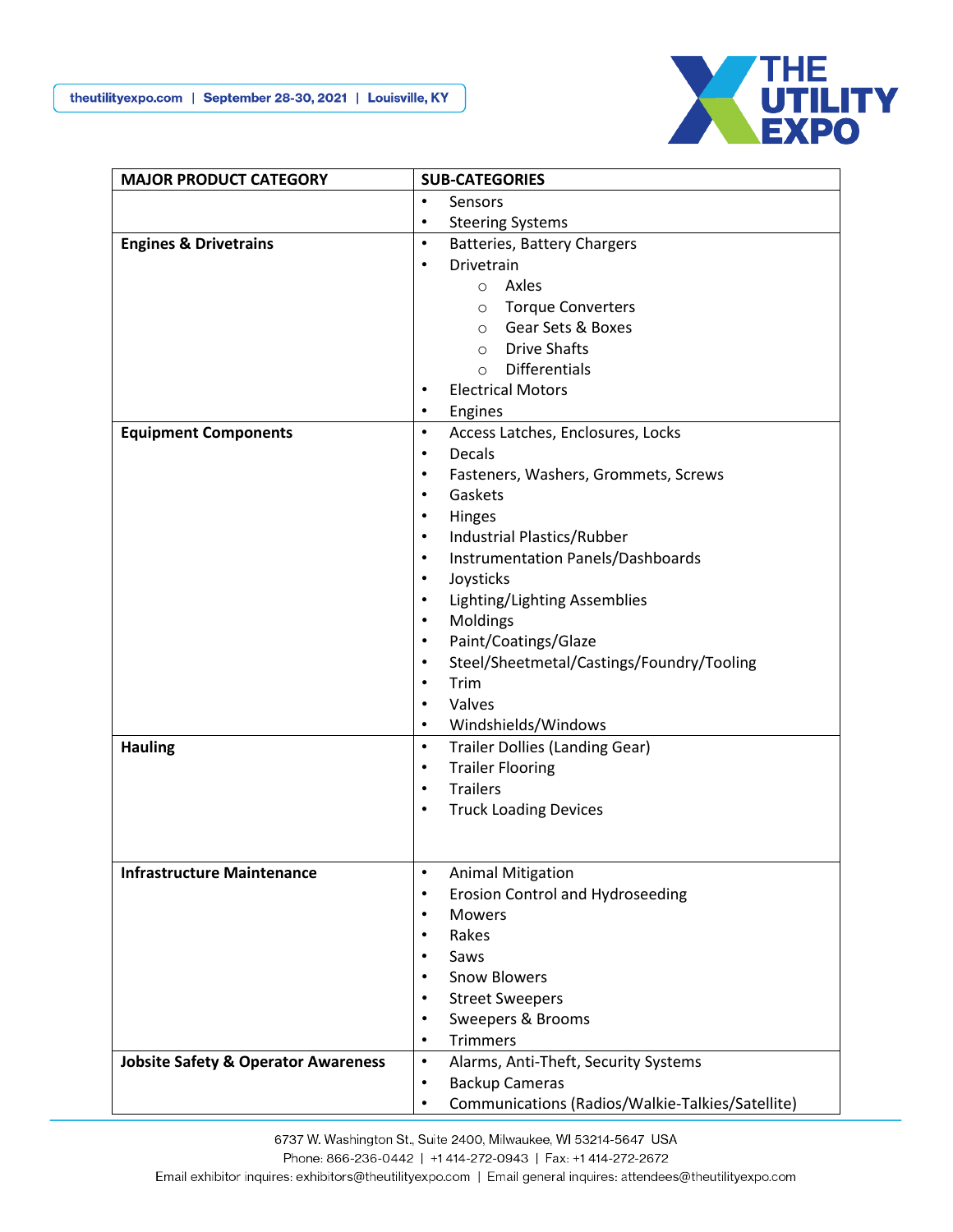

| <b>MAJOR PRODUCT CATEGORY</b>           | <b>SUB-CATEGORIES</b>                                         |
|-----------------------------------------|---------------------------------------------------------------|
|                                         | <b>Jobsite Cameras</b><br>$\bullet$                           |
|                                         | Labeling/Marking<br>$\bullet$                                 |
|                                         | <b>Operational Aids</b><br>$\bullet$                          |
|                                         | <b>Protective Covers</b><br>$\bullet$                         |
|                                         | <b>Proximity Alarms/Sensors</b><br>$\bullet$                  |
|                                         | <b>Weather Monitoring</b><br>$\bullet$                        |
| <b>Jobsite Support &amp; Tools</b>      | <b>Construction Mats</b><br>$\bullet$                         |
|                                         | <b>Dust Mitigation</b><br>$\bullet$                           |
|                                         | <b>Equipment and Tire Washers</b><br>$\bullet$                |
|                                         | <b>Hand Power Tools</b><br>$\bullet$                          |
|                                         | Hydraulic/Pneumatic Tools<br>$\bullet$                        |
|                                         | Maintenance and Repair Equipment/Tools<br>$\bullet$           |
|                                         | <b>Modular Structures</b><br>$\bullet$                        |
|                                         | <b>Scaffolds and Scaffolding</b><br>$\bullet$                 |
| <b>Vegetation Management &amp; Land</b> | $\bullet$<br>Chippers                                         |
| <b>Clearing</b>                         | De-limbers (Crawler, Wheel, Trailer)<br>$\bullet$             |
|                                         | Environmental/Horizontal Tub Grinders<br>$\bullet$            |
|                                         | Feller Bunches, Hydraulic Crawler<br>$\bullet$                |
|                                         | Forwarders<br>$\bullet$                                       |
|                                         | Harvester/Processors (Crawler, Wheel, Trailer)<br>$\bullet$   |
|                                         | Log Loaders (Crawler, Wheel, Trailer)<br>$\bullet$            |
|                                         | Log Splitters<br>$\bullet$                                    |
|                                         | Mowers/Mulchers<br>$\bullet$                                  |
|                                         | Shredders, Brush/Compost/Refuse/Soil<br>$\bullet$             |
|                                         | <b>Stump Cutters</b><br>$\bullet$                             |
|                                         | <b>Stump Grinders</b><br>$\bullet$                            |
| <b>Lifting (Aerial &amp; Cranes)</b>    | $\bullet$<br><b>All Terrain Cranes</b>                        |
|                                         | <b>Boom Extensions</b><br>$\bullet$                           |
|                                         | <b>Gantry Cranes</b><br>$\bullet$                             |
|                                         | Grapples<br>$\bullet$                                         |
|                                         | Hoists<br>$\bullet$                                           |
|                                         | Hook                                                          |
|                                         | $\bullet$<br><b>Hydraulic Boom Cranes</b>                     |
|                                         | <b>Hydraulic Lifting Systems</b><br>$\bullet$                 |
|                                         | Lattice Boom, Crawler Mounted Cranes<br>$\bullet$             |
|                                         | Lattice Boom, Wheel Mounted Cranes<br>$\bullet$               |
|                                         | Lifts and Mobile Elevating Work Platforms (MEWP)<br>$\bullet$ |
|                                         | Magnets<br>$\bullet$                                          |
|                                         | <b>Mast Climbing Work Platforms</b><br>$\bullet$              |
|                                         | Rough Terrain Cranes<br>$\bullet$                             |
|                                         | <b>Tower Cranes</b><br>$\bullet$                              |
|                                         | Winches<br>$\bullet$                                          |
|                                         | Wire Rope<br>$\bullet$                                        |
|                                         |                                                               |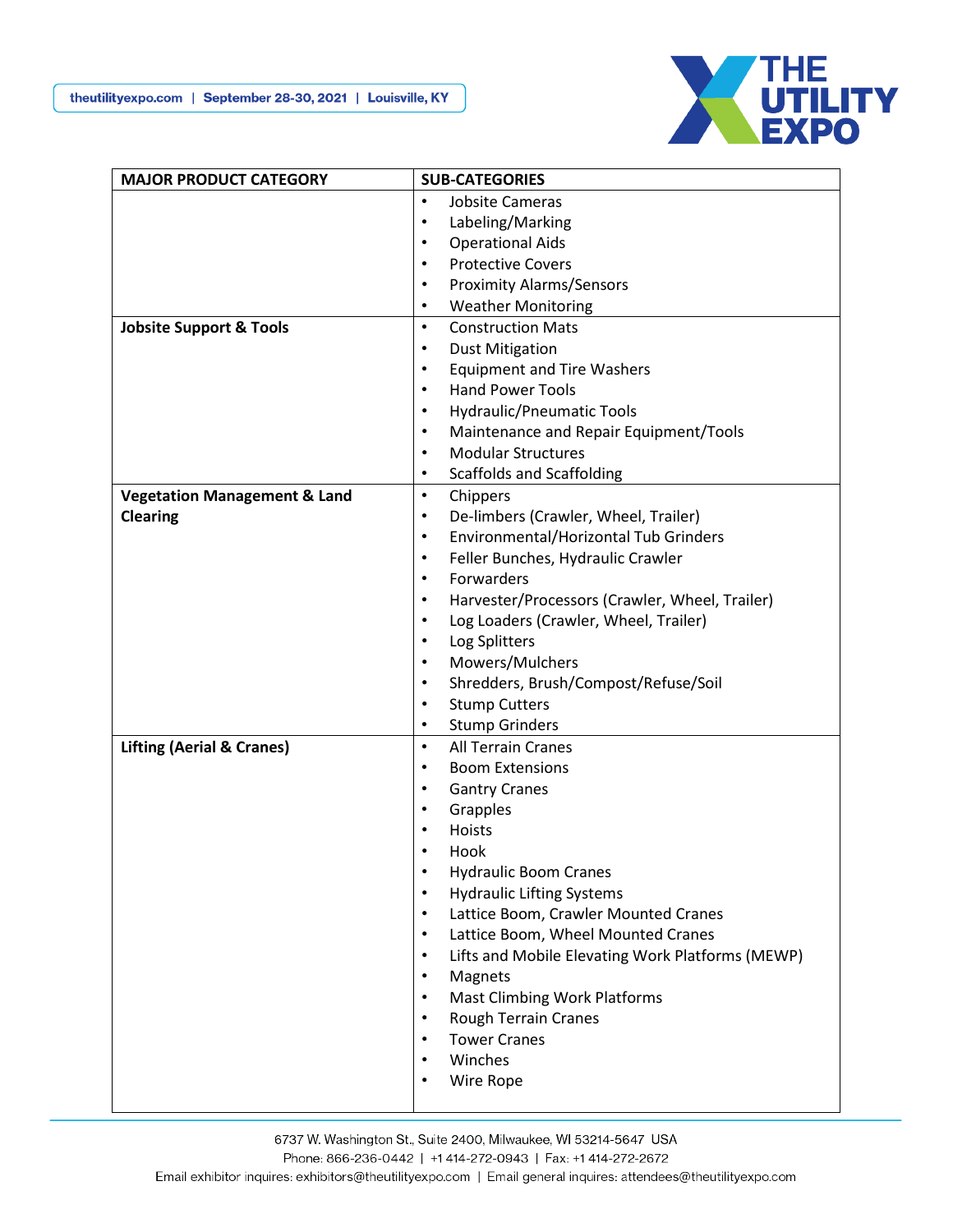

| <b>MAJOR PRODUCT CATEGORY</b>                 | <b>SUB-CATEGORIES</b>                                   |
|-----------------------------------------------|---------------------------------------------------------|
| <b>Personal Safety</b>                        | <b>Fall Protection</b><br>$\bullet$                     |
|                                               | <b>First Aid</b><br>$\bullet$                           |
|                                               | <b>Personnel Tracking</b><br>$\bullet$                  |
|                                               | PPE (Personal Protection Equipment)<br>$\bullet$        |
|                                               | <b>Training Aids</b><br>$\bullet$                       |
|                                               | Wearables<br>$\bullet$                                  |
|                                               | Work Gear/Apparel<br>$\bullet$                          |
| <b>Portable Power</b>                         | Compressors<br>$\bullet$                                |
|                                               | Generators<br>$\bullet$                                 |
|                                               | <b>Light Towers</b><br>$\bullet$                        |
|                                               | Welders<br>$\bullet$                                    |
|                                               | Heaters<br>$\bullet$                                    |
| <b>Technology Solutions</b>                   | 3D Printing/Additive Manufacturing<br>$\bullet$         |
|                                               | Artificial Intelligence<br>$\bullet$                    |
|                                               | <b>Augmented Reality</b><br>$\bullet$                   |
|                                               | Autonomous/Unmanned Vehicles & Systems<br>$\bullet$     |
|                                               | Drones/UAV<br>$\bullet$                                 |
|                                               | Lasers<br>$\bullet$                                     |
|                                               | Robotics<br>$\bullet$                                   |
|                                               | <b>Virtual Reality</b><br>$\bullet$                     |
| <b>Traffic Safety</b>                         | <b>Concrete Barriers</b><br>$\bullet$                   |
|                                               | Fencing<br>$\bullet$                                    |
|                                               | Flags, Lights, Markers, Signs<br>$\bullet$              |
|                                               | Safety Barricades, Cones, Drums<br>$\bullet$            |
| <b>Transmission &amp; Distribution System</b> | Anchors<br>$\bullet$                                    |
| <b>Components</b>                             | Arms & Braces<br>$\bullet$<br>$\bullet$                 |
|                                               | Arresters<br>$\bullet$                                  |
|                                               | Batteries & Charges<br><b>Brackets</b><br>$\bullet$     |
|                                               | <b>Bushings</b><br>$\bullet$                            |
|                                               | Clamps & Clips<br>$\bullet$                             |
|                                               | <b>Connectors and Terminals</b><br>$\bullet$            |
|                                               | Controls<br>$\bullet$                                   |
|                                               | Cutouts<br>$\bullet$                                    |
|                                               | Enclosures<br>$\bullet$                                 |
|                                               | Fasteners<br>$\bullet$                                  |
|                                               | Gauges<br>$\bullet$                                     |
|                                               | <b>Grounding &amp; Bonding</b><br>$\bullet$             |
|                                               | Hardware<br>$\bullet$                                   |
|                                               | Housings<br>$\bullet$                                   |
|                                               | Inhibitors, Contact Aids, Sealants & Paint<br>$\bullet$ |
|                                               | Insulators<br>$\bullet$                                 |
|                                               | Lubricants<br>$\bullet$                                 |
|                                               | Meters                                                  |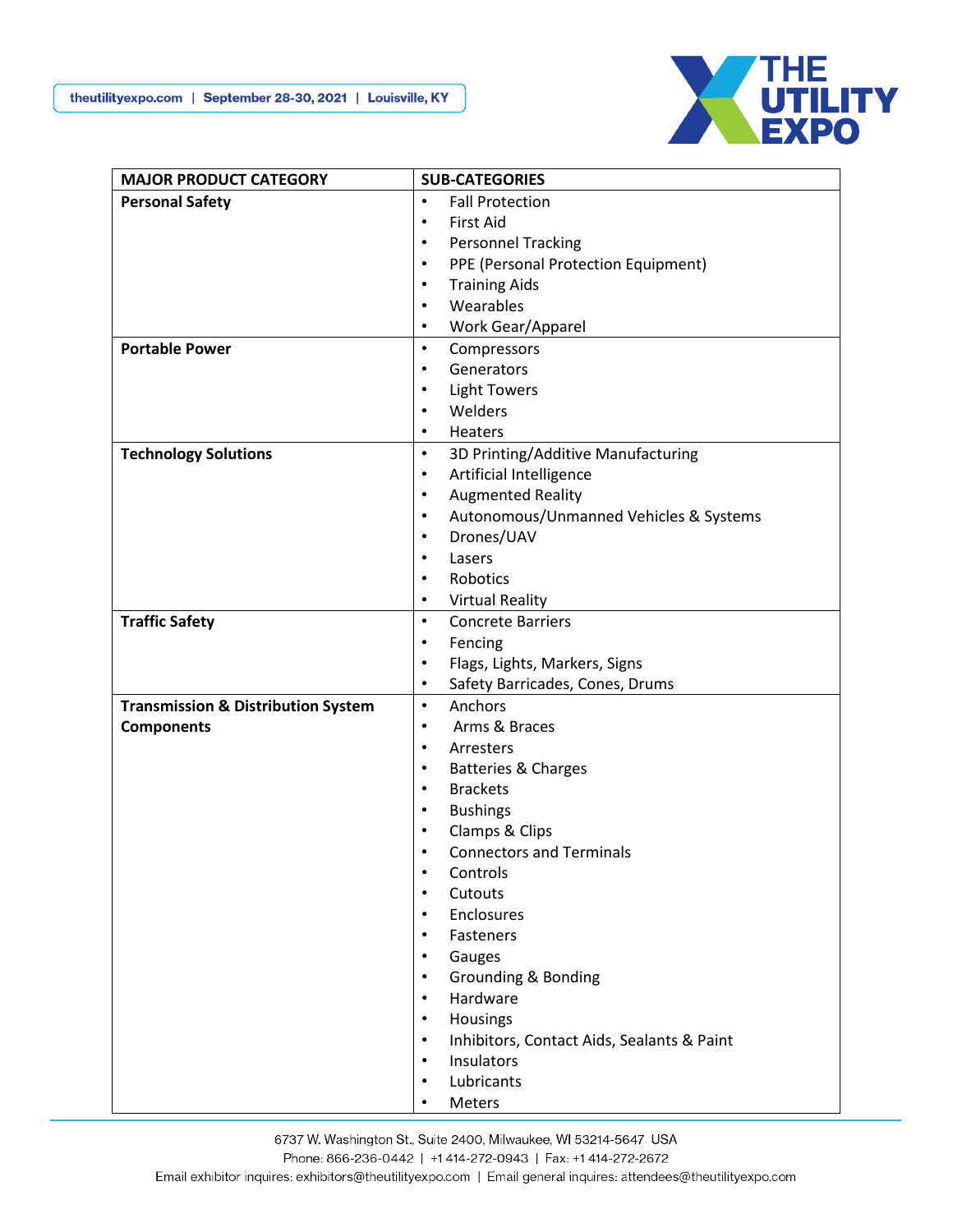

| <b>MAJOR PRODUCT CATEGORY</b>   | <b>SUB-CATEGORIES</b>                                       |
|---------------------------------|-------------------------------------------------------------|
|                                 | <b>Operations Monitoring &amp; Maintenance</b><br>$\bullet$ |
|                                 | Panels<br>$\bullet$                                         |
|                                 | Rope<br>$\bullet$                                           |
|                                 | Sensors<br>$\bullet$                                        |
|                                 | Switches, Relays, Fuses<br>$\bullet$                        |
|                                 | Transformers<br>$\bullet$                                   |
|                                 | <b>Utility Poles &amp; Restoration</b><br>$\bullet$         |
|                                 | Wire & Cable<br>$\bullet$                                   |
|                                 | <b>Wiring Harnesses</b><br>$\bullet$                        |
| <b>Trucking</b>                 | <b>Bedliners</b><br>$\bullet$                               |
|                                 | <b>Dump Trucks</b><br>$\bullet$                             |
|                                 | Fenders<br>$\bullet$                                        |
|                                 | Gas/Oil/Water Trucks and Tankers<br>$\bullet$               |
|                                 | Heavy-Duty Trucks<br>$\bullet$                              |
|                                 | Light/Medium Trucks<br>$\bullet$                            |
|                                 | Lube Trucks<br>$\bullet$                                    |
|                                 | Roll-Off Systems<br>$\bullet$                               |
|                                 | <b>Seating Assemblies</b><br>$\bullet$                      |
|                                 | Tailgates<br>$\bullet$                                      |
|                                 | Toolboxes<br>$\bullet$                                      |
|                                 | <b>Truck Accessories</b><br>$\bullet$                       |
|                                 | <b>Truck Bodies</b><br>$\bullet$                            |
|                                 | <b>Utility Trucks</b><br>$\bullet$                          |
|                                 | Vacuum Truck<br>$\bullet$                                   |
|                                 |                                                             |
| <b>Underground Construction</b> | <b>Blasthole Drills</b><br>$\bullet$                        |
|                                 | <b>Boring Machines</b><br>$\bullet$                         |
|                                 | Cable, Line, Pipe Laying Equipment<br>$\bullet$             |
|                                 | <b>Core Drills</b><br>$\bullet$                             |
|                                 | <b>Directional Drills</b><br>$\bullet$                      |
|                                 | Digger Derricks<br>$\bullet$                                |
|                                 | <b>Ditchers &amp; Trenchers</b><br>$\bullet$                |
|                                 | $\bullet$<br><b>Drill Bits</b>                              |
|                                 | <b>Drill Dowels</b><br>$\bullet$                            |
|                                 | <b>Drill Rigs</b><br>$\bullet$                              |
|                                 | Drill Rods<br>$\bullet$                                     |
|                                 | <b>Earth Drills</b><br>$\bullet$                            |
|                                 | <b>Inspection Systems</b><br>$\bullet$                      |
|                                 | Manhole Boxes/Shields<br>$\bullet$                          |
|                                 | <b>Manhole Risers/Collars</b><br>$\bullet$                  |
|                                 | <b>Pile Drivers</b><br>$\bullet$                            |
|                                 | Plug & Test Equipment<br>$\bullet$                          |
|                                 | <b>Reclaimers &amp; Recyclers</b><br>$\bullet$              |
|                                 | Rescue & Confined Space Systems<br>$\bullet$                |